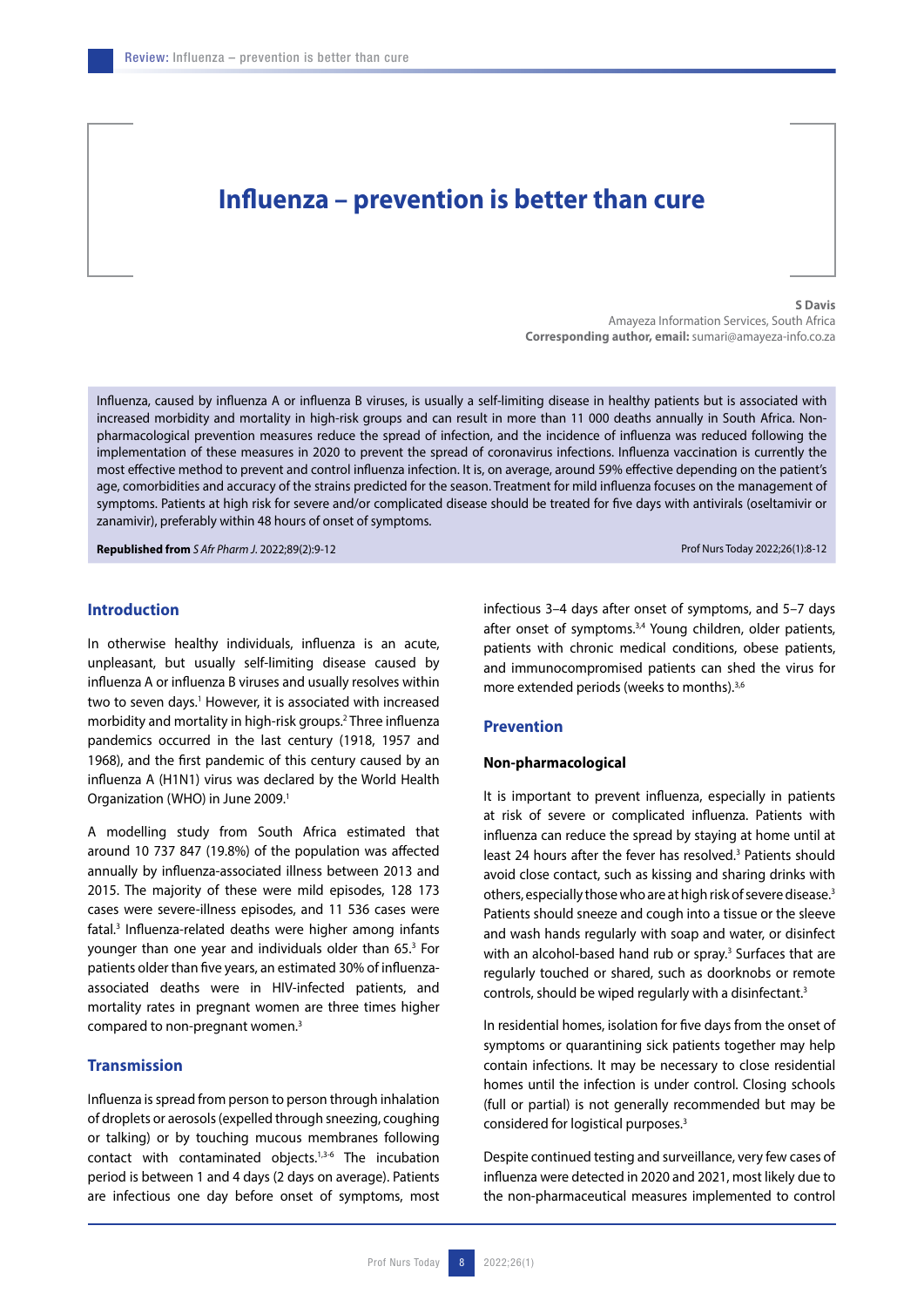severe acute respiratory syndrome coronavirus 2 (SARS-CoV-2) infections.3

## **The role of antivirals**

Antiviral chemoprophylaxis is not currently recommended. However, the WHO guidelines state that patients at high risk of severe disease who have been exposed to influenza, may benefit from presumptive antiviral treatment, or could alternatively be monitored closely to start antiviral treatment as soon as possible after the onset of symptoms.<sup>3</sup>

#### **Vaccination**

Two inactivated quadrivalent influenza vaccines are currently available in South Africa. Both can be administered either intramuscularly or via deep subcutaneous route (which is preferable for patients with bleeding conditions).

- Vaxigrip Tetra is registered as a 0.5 ml dose for patients 6 months and older.7
- Influvac Tetra is also given as a 0.5 ml dose but is registered for use only from 3 years of age.<sup>8</sup>

For children 6 months through 8 years of age, a second dose of the flu vaccine is recommended, if it is the first time ever that the child is receiving a flu vaccine.<sup>3</sup> In subsequent seasons, only one dose will be required.<sup>3</sup>

Influenza vaccines are indicated for active immunisation throughout pregnancy and also provide passive protection of infants from birth to ~6 months of age following vaccination of pregnant women.<sup>7</sup> Patients with a mild allergic reaction to egg (hives only), may receive the flu vaccine whilst patients who had an anaphylactic reaction to egg may have the vaccine administered in a facility under the supervision of a health care provider who can recognise and manage severe allergic reactions.<sup>9</sup>

Protective antibody responses take about two weeks to develop. Therefore, the vaccine should be given as soon as it becomes available in the new influenza season (usually around March in the southern hemisphere), to provide protection before the influenza season starts. Since the incubation period for influenza is less than four days, and protection only occurs two weeks after vaccination, the vaccine is not effective as post-exposure prophylaxis.<sup>3</sup>

Between 2005 and 2015, estimated vaccine efficacy varied between 46% and 87% when there was a good match with circulating strains and between 14% and 38% when there was a mismatch. Overall efficacy was estimated to be around 59% in healthy adults. The vaccine may be less effective in certain groups such as immunocompromised individuals, infants, and the elderly. However, vaccination may reduce the incidence of severe disease and mortality and is recommended for these patients.3

Vaccination is also recommended for all healthcare workers, all patients at high risk of severe and/or complicated disease, anyone in contact with high-risk patients, and anyone wishing to minimise their risk of contracting influenza.<sup>3</sup>

## **Signs and symptoms of influenza**

Adult patients usually present with an abrupt onset of fever (ranging between 37.8 °C and up to 41.1 °C), myalgia and a non-productive cough.<sup>4</sup> Other symptoms may include malaise, sore throat, nausea, nasal congestion, rhinitis, arthralgia, and headache.<sup>3,4</sup>

Children are more likely to present with higher fevers, febrile seizures, and gastrointestinal symptoms such as nausea, vomiting, poor appetite, and diarrhoea.3,5

Older patients ( $\geq 65$  years of age) and immunosuppressed patients are more likely to have subtle signs and symptoms. In older patients, typical symptoms such as sore throat, myalgias and fever may be absent, while symptoms such as altered mental status, weakness, dizziness, anorexia, and malaise are often more prominent.4

Symptoms may also vary between different types and subtypes of influenza. For instance, influenza B is more typically associated with musculoskeletal findings than influenza A. Gastrointestinal symptoms were more commonly reported with the 2009 H1N1 influenza pandemic when compared to other seasonal influenza strains.<sup>1</sup>

Symptoms usually start improving after three days, with full recovery within 10 to 14 days (longer in patients  $\geq 65$  years). Symptoms like cough may persist, especially in younger children and weakness and fatigue may last for several weeks in older children and adults  $4,5$ 

## **Risk factors for severe or complicated influenza**

Certain groups of people are at greater risk of developing severe or complicated influenza. They include:3

- Young children (particularly those younger than two years of age)
- Patients  $\geq 65$  years of age
- Patients ≤ 18 years on chronic aspirin therapy
- Pregnant women (including up to 2 weeks post-partum)
- HIV-infected patients
- Patients with tuberculosis
- Morbidly obese patients (body mass index  $\geq$  40)
- Patients with other chronic medical conditions
	- Immunosuppression, e.g. due to medication use or malignancies
	- Pulmonary diseases such as asthma, chronic obstructive pulmonary disease (COPD), cystic fibrosis
	- Cardiovascular diseases such as congenital heart disease, congestive heart failure, coronary artery disease (excluding hypertension)
	- Metabolic diseases such as diabetes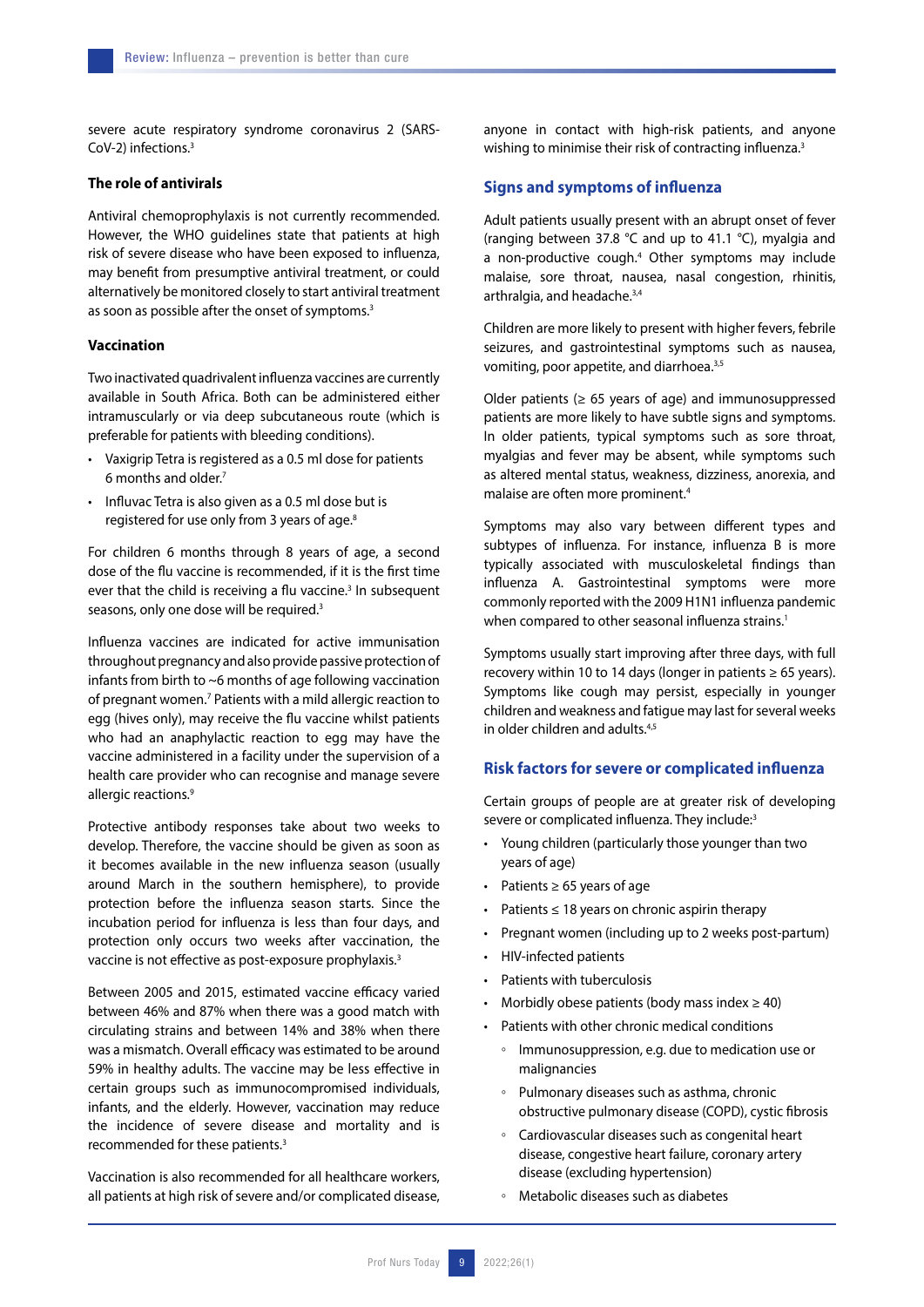- Renal disease
- Hepatic disease
- Haemoglobinopathies such as sickle cell disease
- Neurologic and neurodevelopmental diseases such as disorders of the brain, spinal cord, peripheral nerve, and muscle such as cerebral palsy, seizure disorders, stroke, mental retardation, moderate to severe developmental delay, muscular dystrophy, or spinal cord injury

#### **Complications**

Patients with complicated influenza may present with symptoms and signs of lower respiratory tract infection (hypoxaemia, dyspnoea, tachypnoea, lower chest wall indrawing and inability to feed), central nervous system (CNS) involvement and/or a significant exacerbation of an underlying medical condition, including COPD, asthma, coronary artery disease or heart failure.<sup>3,4</sup>

Pneumonia is the most common complication of influenza. It can include secondary bacterial pneumonia (often with *S. pneumoniae*, *S. aureus* or *S. pyogenes*), mixed bacterial and viral pneumonia or primary influenza pneumonia. Primary influenza pneumonia should be suspected if patients have persistent symptoms including fever and dyspnoea. Patients with secondary bacterial pneumonia often demonstrate initial improvement of influenza symptoms, including fever, followed by a relapse of fever with a cough productive of purulent sputum. Mixed viral and bacterial pneumonia may present as either gradual progressive disease or transient improvement followed by worsening.4

Cardiovascular complications may include myocardial infarction, heart failure, myositis, myocarditis, and pericarditis, whilst CNS complications may include seizures, encephalopathy, encephalitis, cerebrovascular accident, acute disseminated encephalomyelitis, and Guillain-Barré syndrome. Musculoskeletal complications such as myositis and rhabdomyolysis occur more frequently in children than in adults. Other complications may include parotitis, bronchitis, sinusitis, and reactive airway disease.<sup>3,4</sup>

## **Treatment**

Patients should take in sufficient amounts of fluids to prevent dehydration. Consumption of warm liquids may help thin secretions, soothe the mucosa, and increase the flow of nasal mucus, making it easier to remove.10

Paracetamol or nonsteroidal anti-inflammatory drugs (NSAIDs) are indicated as analgesics and to manage fever.11,12 Paracetamol remains the first choice of treatment for sore throat, headache, myalgia, and fever in pregnancy.<sup>11</sup> Aspirin and ibuprofen have been associated with adverse pregnancy and infant outcomes. Aspirin is not recommended for children due to the risk of Reye's syndrome.12

Symptomatic treatment of cough and rhinorrhoea with over-the-counter (OTC) combination products is not recommended in children as they have no proven benefit and have been associated with fatal overdose in children.<sup>12</sup> Normal saline nose drops may be used to remove mucus from nasal passages and reduce nasal congestion, whilst saline irrigations (using sterile or bottled water) may also be used in older children.10

For children older than 12 years and adults, antihistamine and decongestant combination products may be more beneficial than either component alone to relieve symptoms of nasal congestion and rhinorrhoea.<sup>13</sup> Nasal sprays containing cromolyn or ipratropium are options for treating nasal symptoms in pregnancy.11

Antibiotics are not effective for the treatment of influenza but may be indicated for the treatment of bacterial complications such as bacterial pneumonia, otitis media or sinusitis.<sup>3,11</sup>

Antiviral treatment is only recommended for patients with complicated or severe illness (including all hospitalised patients) and for patients at higher risk of influenza complications.3 Treatment should be started as soon as possible (preferably within 48 hours of symptom onset). Antiviral treatment is not recommended for patients who do not fall into high-risk groups or present with uncomplicated influenza.<sup>3</sup> In hospitalised patients with severe, complicated, or progressive disease, antiviral treatment may still be beneficial even when started more than 48 hours after onset of symptoms.3

Neuraminidase inhibitors available for the treatment of influenza in South Africa include oseltamivir (Tamiflu) and zanamivir (Relenza). Adults should be treated with 75 mg oseltamivir twice daily for 5 days, while dosing for children depends on the age and weight of the child (Table I).

**Table I:** Recommended dosage and duration of oseltamivir treatment for influenza in children<sup>3</sup>

| Age                                                                                                          | <b>Dose</b>                                                                                                                    |
|--------------------------------------------------------------------------------------------------------------|--------------------------------------------------------------------------------------------------------------------------------|
| Premature neonates born at<br>< 38 weeks gestation                                                           | 1 mg/kg twice daily for 5 days                                                                                                 |
| Neonates born at 38-40 weeks<br>(full-term)                                                                  | 1.5 mg/kg twice daily for 5 days                                                                                               |
| Infants aged between 1 day and<br>12 months                                                                  | 3 mg/kg twice daily for 5 days                                                                                                 |
| Infants and children $\geq 1$ year<br>$\cdot$ $\leq$ 15 kg<br>• > 15-23 kg<br>$\cdot$ > 23-40 kg<br>$>40$ kg | • 30 mg twice daily for 5 days<br>45 mg twice daily for 5 days<br>60 mg twice daily for 5 days<br>75 mg twice daily for 5 days |

The dose for treatment with zanamivir in adults and children older than 7 years is 10 mg (2 x 5 mg inhalations) twice daily for 5 days. $3$